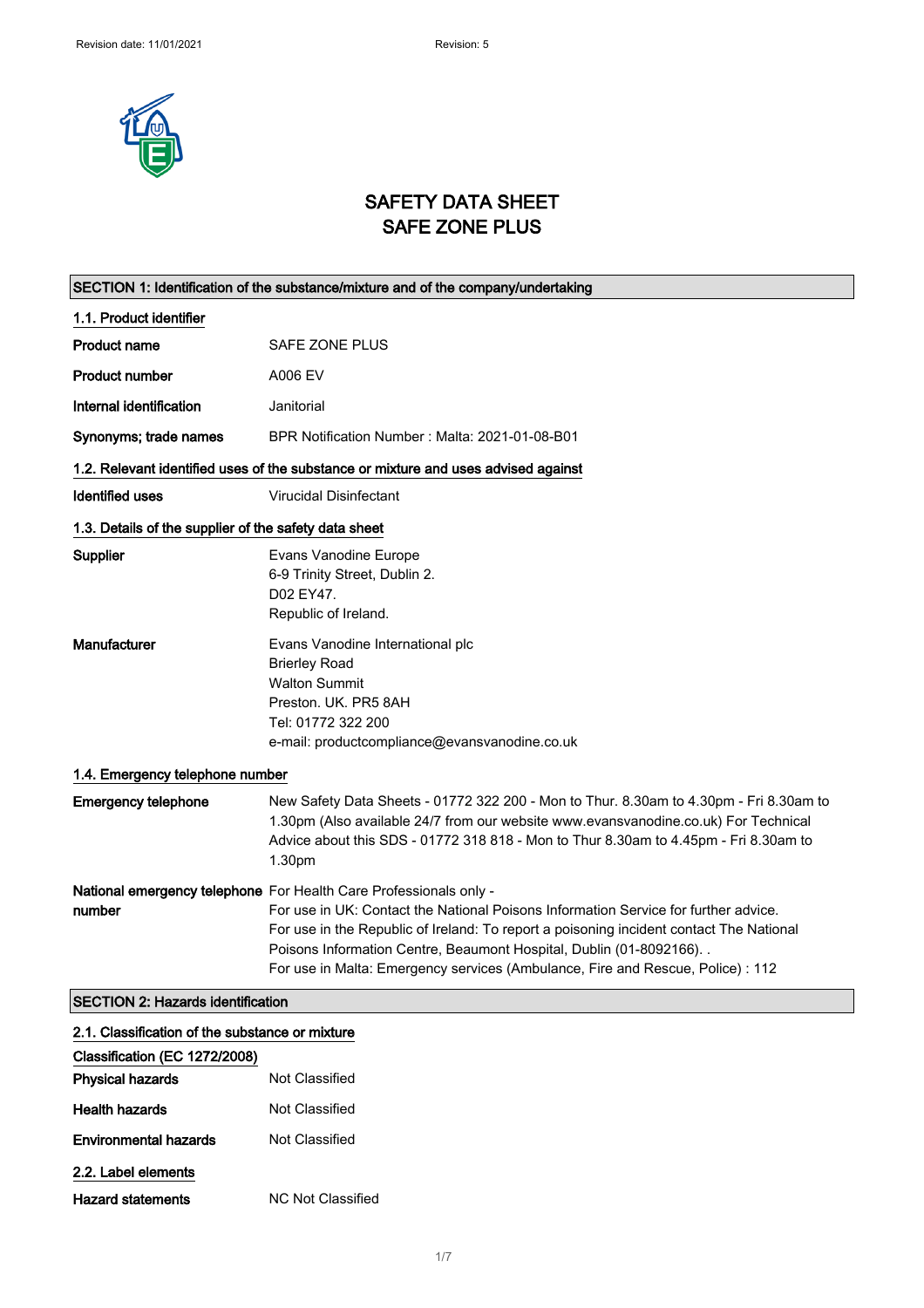| Precautionary statements | P102 Keep out of reach of children.<br>P301 IF SWALLOWED:                 |
|--------------------------|---------------------------------------------------------------------------|
|                          | P313 Get medical advice/ attention.                                       |
|                          | P501 Dispose of contents/ container in accordance with local regulations. |

#### 2.3. Other hazards

This product does not contain any substances classified as PBT or vPvB.

# SECTION 3: Composition/information on ingredients 3.2. Mixtures 2-AMINOETHANOL 0.1-1% CAS number: 141-43-5 EC number: 205-483-3 REACH registration number: 01- 2119486455-28 Spec Conc Limits :- STOT SE 3 (H335) ≥ 5% Classification Acute Tox. 4 - H302 Acute Tox. 4 - H312 Acute Tox. 4 - H332 Skin Corr. 1B - H314 Eye Dam. 1 - H318 STOT SE 3 - H335 Aquatic Chronic 3 - H412 DIDECYL DIMETHYL AMMONIUM CHLORIDE 0.1-1% CAS number: 7173-51-5 EC number: 230-525-2 M factor (Acute) = 10 Classification Acute Tox. 4 - H302 Skin Corr. 1B - H314 Eye Dam. 1 - H318 Aquatic Acute 1 - H400 Aquatic Chronic 2 - H411 POTASSIUM CARBONATE **DE L'AUDIT DE L'AUDIT DE L'AUDIT DE L'AUDIT DE L'AUDIT DE L'AUDIT DE L'AUDIT DE L'AUDIT DE L'AU** CAS number: 584-08-7 Classification Skin Irrit. 2 - H315 Eye Irrit. 2 - H319 STOT SE 3 - H335

The Full Text for all R-Phrases and Hazard Statements are Displayed in Section 16.

Composition comments The ingredients are present in non-hazardous concentrations.

### SECTION 4: First aid measures

#### 4.1. Description of first aid measures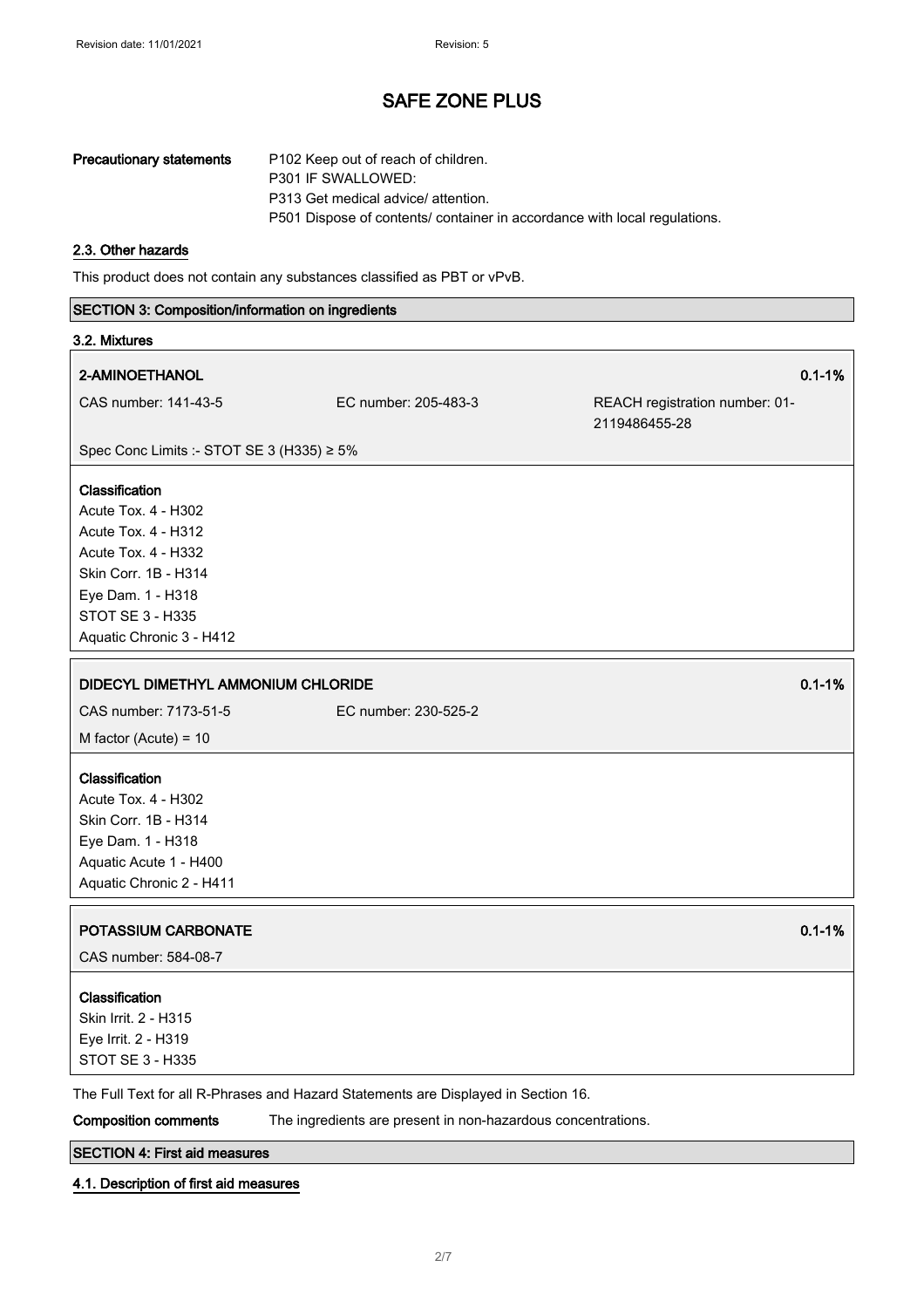| Inhalation                                                 | Unlikely route of exposure as the product does not contain volatile substances. If spray/mist<br>has been inhaled, proceed as follows. Move affected person to fresh air and keep warm and<br>at rest in a position comfortable for breathing. |
|------------------------------------------------------------|------------------------------------------------------------------------------------------------------------------------------------------------------------------------------------------------------------------------------------------------|
| Ingestion                                                  | Do not induce vomiting. Give plenty of water to drink. Get medical attention if any discomfort<br>continues.                                                                                                                                   |
| <b>Skin contact</b>                                        | Wash with plenty of water.                                                                                                                                                                                                                     |
| Eye contact                                                | Rinse immediately with plenty of water. Get medical attention promptly if symptoms occur<br>after washing.                                                                                                                                     |
|                                                            | 4.2. Most important symptoms and effects, both acute and delayed                                                                                                                                                                               |
| General information                                        | The severity of the symptoms described will vary dependent on the concentration and the<br>length of exposure.                                                                                                                                 |
| Inhalation                                                 | No specific symptoms known.                                                                                                                                                                                                                    |
| Ingestion                                                  | No specific symptoms known. But - May cause discomfort if swallowed.                                                                                                                                                                           |
| <b>Skin contact</b>                                        | No specific symptoms known. But prolonged or excessively repeated skin contact could lead<br>to removal of natural oils from skin.                                                                                                             |
| Eye contact                                                | No specific symptoms known. Prolonged contact may cause redness and/or tearing.                                                                                                                                                                |
|                                                            | 4.3. Indication of any immediate medical attention and special treatment needed                                                                                                                                                                |
| Notes for the doctor                                       | Treat symptomatically.                                                                                                                                                                                                                         |
| <b>SECTION 5: Firefighting measures</b>                    |                                                                                                                                                                                                                                                |
| 5.1. Extinguishing media                                   |                                                                                                                                                                                                                                                |
| Suitable extinguishing media                               | The product is not flammable. Use fire-extinguishing media suitable for the surrounding fire.                                                                                                                                                  |
| 5.2. Special hazards arising from the substance or mixture |                                                                                                                                                                                                                                                |
| Specific hazards                                           | Thermal decomposition or combustion products may include the following substances:<br>Irritating gases or vapours.                                                                                                                             |
| 5.3. Advice for firefighters                               |                                                                                                                                                                                                                                                |
| Special protective equipment<br>for firefighters           | Wear positive-pressure self-contained breathing apparatus (SCBA) and appropriate protective<br>clothing.                                                                                                                                       |
| <b>SECTION 6: Accidental release measures</b>              |                                                                                                                                                                                                                                                |
|                                                            | 6.1. Personal precautions, protective equipment and emergency procedures                                                                                                                                                                       |
| <b>Personal precautions</b>                                | No special protective clothing. (See Sec 8)                                                                                                                                                                                                    |
| 6.2. Environmental precautions                             |                                                                                                                                                                                                                                                |
| <b>Environmental precautions</b>                           | Spillages or uncontrolled discharges into watercourses must be reported immediately to the<br>Environmental Agency or other appropriate regulatory body.                                                                                       |
| 6.3. Methods and material for containment and cleaning up  |                                                                                                                                                                                                                                                |
| Methods for cleaning up                                    | Small Spillages: Flush away spillage with plenty of water. Large Spillages: Contain and<br>absorb spillage with sand, earth or other non-combustible material. Collect and place in<br>suitable waste disposal containers and seal securely.   |
| 6.4. Reference to other sections                           |                                                                                                                                                                                                                                                |
| Reference to other sections                                | For personal protection, see Section 8.                                                                                                                                                                                                        |
| <b>SECTION 7: Handling and storage</b>                     |                                                                                                                                                                                                                                                |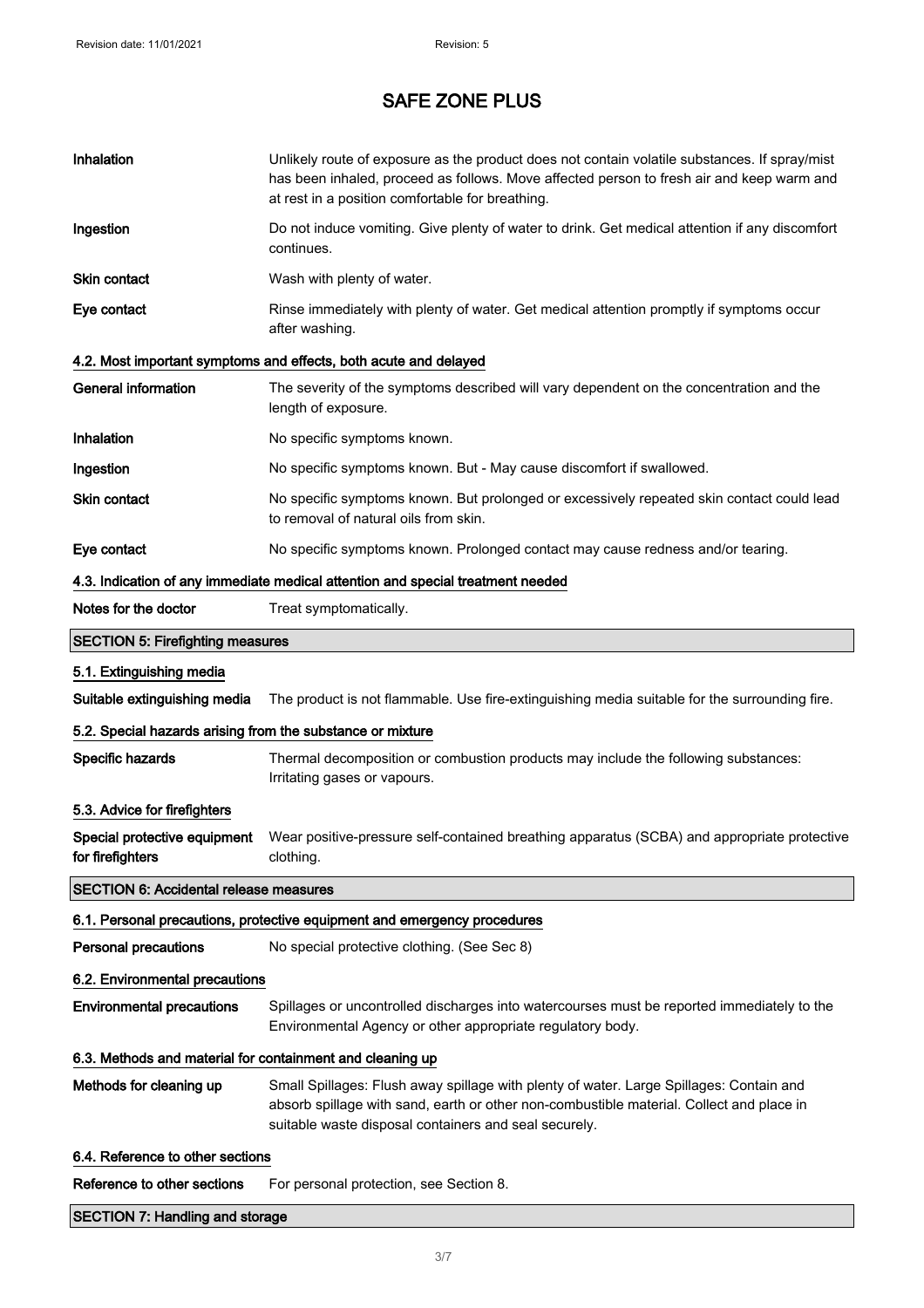### 7.1. Precautions for safe handling

| Usage precautions                                       | No specific recommendations.                                                                                                           |
|---------------------------------------------------------|----------------------------------------------------------------------------------------------------------------------------------------|
|                                                         | 7.2. Conditions for safe storage, including any incompatibilities                                                                      |
| <b>Storage precautions</b>                              | Keep only in the original container in a cool, well-ventilated place. Store away from the<br>following materials: Oxidising materials. |
| 7.3. Specific end use(s)                                |                                                                                                                                        |
| Specific end use(s)                                     | The identified uses for this product are detailed in Section 1.2.                                                                      |
| Usage description                                       | See Product Information Sheet & Label for detailed use of this product.                                                                |
| <b>SECTION 8: Exposure controls/Personal protection</b> |                                                                                                                                        |
| 8.1. Control parameters                                 |                                                                                                                                        |
| Occupational exposure limits                            |                                                                                                                                        |
| 2-AMINOETHANOL                                          |                                                                                                                                        |

Long-term exposure limit (8-hour TWA): WEL 1 ppm 2.5 mg/m<sup>3</sup> Short-term exposure limit (15-minute): WEL 3 ppm 7.6 mg/m<sup>3</sup> Sk

### PROPAN-2-OL

 $\overline{\phantom{a}}$ 

Long-term exposure limit (8-hour TWA): WEL 400 ppm 999 mg/m<sup>3</sup> Short-term exposure limit (15-minute): WEL 500 ppm 1250 mg/m<sup>3</sup> WEL = Workplace Exposure Limit. Sk = Can be absorbed through the skin.

### 8.2. Exposure controls

| Appropriate engineering<br>controls | Not relevant.                                                                                                      |
|-------------------------------------|--------------------------------------------------------------------------------------------------------------------|
| Eye/face protection                 | No specific eye protection required during normal use.                                                             |
| Hand protection                     | No specific hand protection recommended. For prolonged or repeated skin contact use<br>suitable protective gloves. |
| Other skin and body<br>protection   | None required.                                                                                                     |
| <b>Respiratory protection</b>       | Respiratory protection not required.                                                                               |

### SECTION 9: Physical and chemical properties

### 9.1. Information on basic physical and chemical properties

| Appearance                      | Liquid.                           |
|---------------------------------|-----------------------------------|
| Colour                          | Clear, Violet.                    |
| Odour                           | Faint surfactant                  |
| рH                              | pH (concentrated solution): 11.40 |
| Melting point                   | $0^{\circ}$ C                     |
| Initial boiling point and range | 100°C @ 760 mm Hg                 |
| Flash point                     | Boils without flashing.           |
| <b>Relative density</b>         | 1.000 @ 20 $^{\circ}$ C           |
| Solubility(ies)                 | Soluble in water.                 |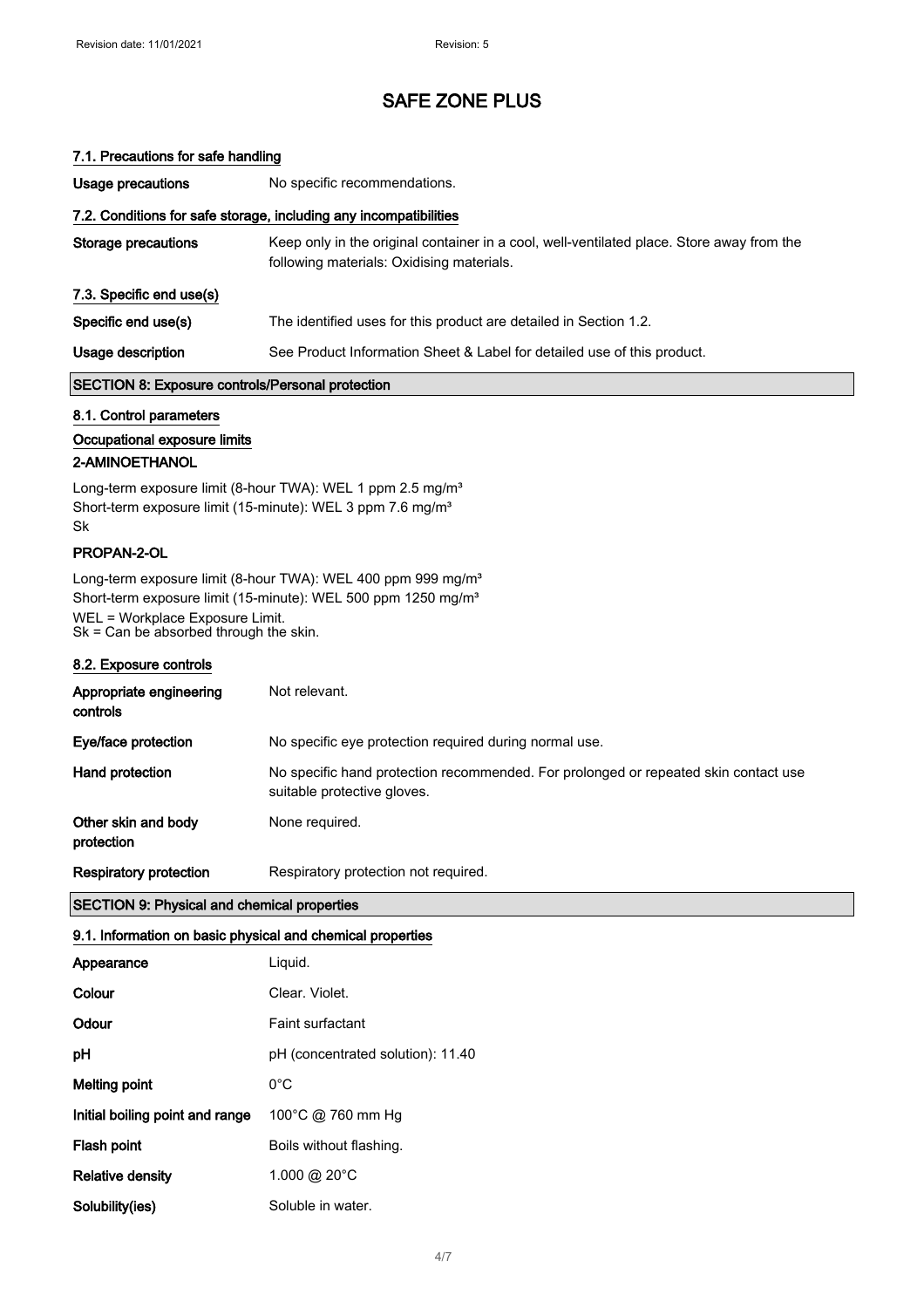### 9.2. Other information

| Other information                            | None.                                                                                                                                                                                                                                                                                    |
|----------------------------------------------|------------------------------------------------------------------------------------------------------------------------------------------------------------------------------------------------------------------------------------------------------------------------------------------|
| <b>SECTION 10: Stability and reactivity</b>  |                                                                                                                                                                                                                                                                                          |
| 10.1. Reactivity                             |                                                                                                                                                                                                                                                                                          |
| Reactivity                                   | There are no known reactivity hazards associated with this product.                                                                                                                                                                                                                      |
| 10.2. Chemical stability                     |                                                                                                                                                                                                                                                                                          |
| <b>Stability</b>                             | No particular stability concerns.                                                                                                                                                                                                                                                        |
| 10.3. Possibility of hazardous reactions     |                                                                                                                                                                                                                                                                                          |
| Possibility of hazardous<br>reactions        | See sections 10.1, 10.4 & 10.5                                                                                                                                                                                                                                                           |
| 10.4. Conditions to avoid                    |                                                                                                                                                                                                                                                                                          |
| <b>Conditions to avoid</b>                   | There are no known conditions that are likely to result in a hazardous situation.                                                                                                                                                                                                        |
| 10.5. Incompatible materials                 |                                                                                                                                                                                                                                                                                          |
| Materials to avoid                           | No specific material or group of materials is likely to react with the product to produce a<br>hazardous situation.                                                                                                                                                                      |
| 10.6. Hazardous decomposition products       |                                                                                                                                                                                                                                                                                          |
| Hazardous decomposition<br>products          | No known hazardous decomposition products.                                                                                                                                                                                                                                               |
| <b>SECTION 11: Toxicological information</b> |                                                                                                                                                                                                                                                                                          |
| 11.1. Information on toxicological effects   |                                                                                                                                                                                                                                                                                          |
| <b>Toxicological effects</b>                 | We have not carried out any animal testing for this product. Any ATE figures quoted below are<br>from Toxicity Classifications that have been carried out using ATE (Acute Toxicity Estimate)<br>Calculation Method using LD50 or ATE figures provided by the Raw Material Manufacturer. |
| Other health effects                         | Low oral toxicity, but ingestion may cause irritation of the gastro-intestinal tract.                                                                                                                                                                                                    |
| <b>SECTION 12: Ecological information</b>    |                                                                                                                                                                                                                                                                                          |
| Ecotoxicity                                  | Not regarded as dangerous for the environment.                                                                                                                                                                                                                                           |
| 12.1. Toxicity                               |                                                                                                                                                                                                                                                                                          |
| <b>Toxicity</b>                              | We have not carried out any Aquatic testing, therefore we have no Aquatic Toxicity Data<br>specifically for this product. The Aquatic Toxicity Data, where provided by the raw material<br>manufacturer for ingredients with aquatic toxicity, can be made available on request.         |
| 12.2. Persistence and degradability          |                                                                                                                                                                                                                                                                                          |
| Persistence and degradability                | The surfactant(s) contained in this product complies(comply) with the biodegradability criteria<br>as laid down in Regulation (EC) No. 648/2004 on detergents.                                                                                                                           |
| 12.3. Bioaccumulative potential              |                                                                                                                                                                                                                                                                                          |
| <b>Bioaccumulative potential</b>             | The product does not contain any substances expected to be bioaccumulating.                                                                                                                                                                                                              |
| 12.4. Mobility in soil                       |                                                                                                                                                                                                                                                                                          |
| <b>Mobility</b>                              | Not known.                                                                                                                                                                                                                                                                               |
| 12.5. Results of PBT and vPvB assessment     |                                                                                                                                                                                                                                                                                          |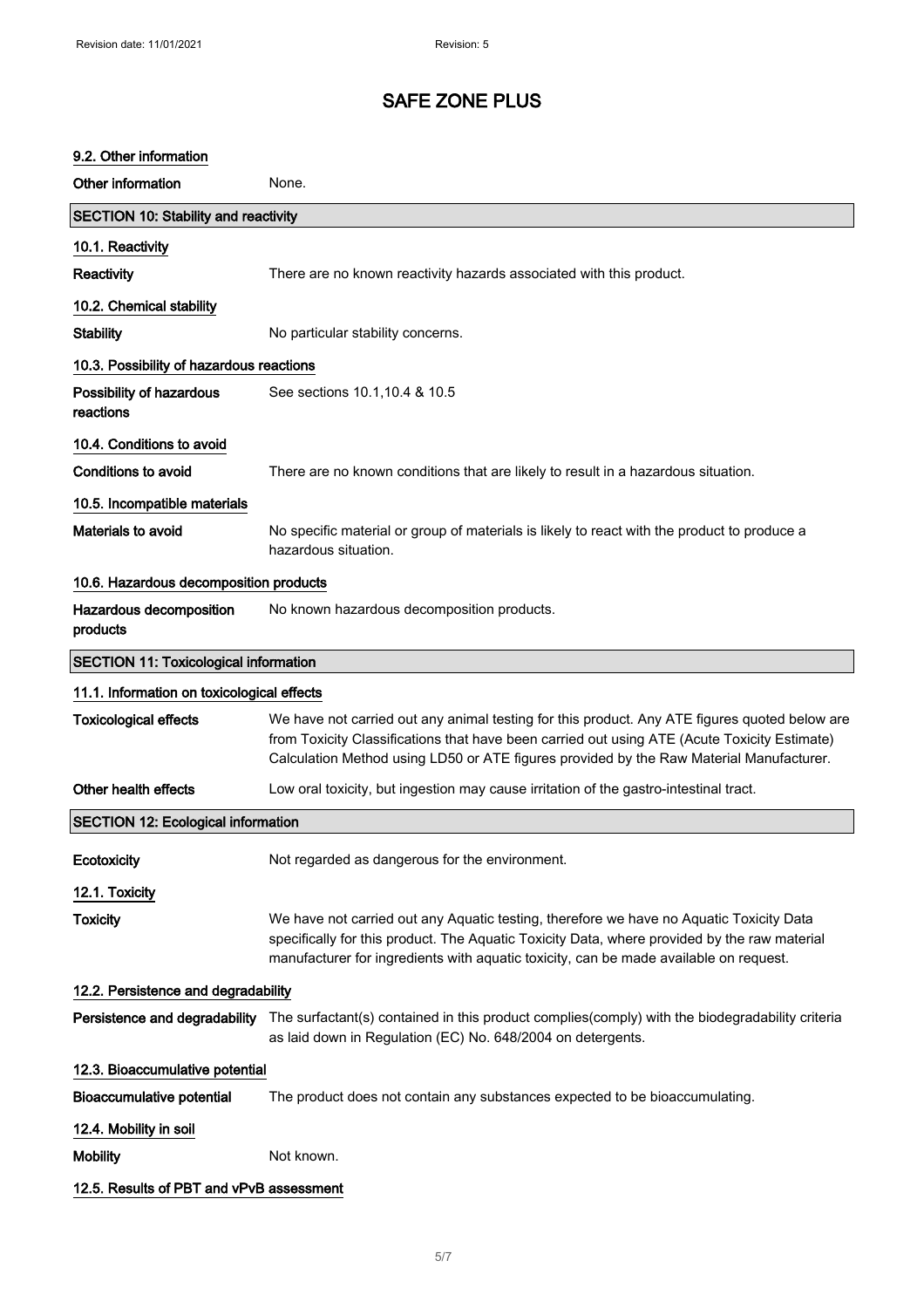| Results of PBT and vPvB<br>assessment                                    | This product does not contain any substances classified as PBT or vPvB.                                                                                                                                                                                                                                                                                                                                                                                            |
|--------------------------------------------------------------------------|--------------------------------------------------------------------------------------------------------------------------------------------------------------------------------------------------------------------------------------------------------------------------------------------------------------------------------------------------------------------------------------------------------------------------------------------------------------------|
| 12.6. Other adverse effects                                              |                                                                                                                                                                                                                                                                                                                                                                                                                                                                    |
| Other adverse effects                                                    | Not known.                                                                                                                                                                                                                                                                                                                                                                                                                                                         |
| <b>SECTION 13: Disposal considerations</b>                               |                                                                                                                                                                                                                                                                                                                                                                                                                                                                    |
| 13.1. Waste treatment methods                                            |                                                                                                                                                                                                                                                                                                                                                                                                                                                                    |
| Disposal methods                                                         | Small amounts (less than 5 Litres) of unwanted product may be flushed with water to sewer.<br>Larger volumes must be sent for disposal by approved waste contractor. Consign empty<br>container to normal waste.                                                                                                                                                                                                                                                   |
| <b>SECTION 14: Transport information</b>                                 |                                                                                                                                                                                                                                                                                                                                                                                                                                                                    |
| General                                                                  | Not classified for Transport.                                                                                                                                                                                                                                                                                                                                                                                                                                      |
| 14.1. UN number                                                          |                                                                                                                                                                                                                                                                                                                                                                                                                                                                    |
| 14.2. UN proper shipping name                                            |                                                                                                                                                                                                                                                                                                                                                                                                                                                                    |
| 14.3. Transport hazard class(es)                                         |                                                                                                                                                                                                                                                                                                                                                                                                                                                                    |
| 14.4. Packing group                                                      |                                                                                                                                                                                                                                                                                                                                                                                                                                                                    |
| 14.5. Environmental hazards                                              |                                                                                                                                                                                                                                                                                                                                                                                                                                                                    |
| 14.6. Special precautions for user                                       |                                                                                                                                                                                                                                                                                                                                                                                                                                                                    |
| 14.7. Transport in bulk according to Annex II of MARPOL and the IBC Code |                                                                                                                                                                                                                                                                                                                                                                                                                                                                    |
| <b>SECTION 15: Regulatory information</b>                                |                                                                                                                                                                                                                                                                                                                                                                                                                                                                    |
|                                                                          | 15.1. Safety, health and environmental regulations/legislation specific for the substance or mixture                                                                                                                                                                                                                                                                                                                                                               |
| <b>EU</b> legislation                                                    | Safety Data Sheet prepared in accordance with REACH Commission Regulation (EU) No<br>2015/830 (which amends Regulation (EC) No 453/2010 & 1907/2006).<br>The product is as classified under GHS/CLP- Regulation (EC) No 1272/2008 classification,<br>labelling & packaging of substances & mixtures.<br>Ingredients are listed with classification under GHS/CLP - Regulation (EC) No 1272/2008<br>classification, labelling & packaging of substances & mixtures. |
| 15.2. Chemical safety assessment                                         |                                                                                                                                                                                                                                                                                                                                                                                                                                                                    |
|                                                                          | No chemical safety assessment has been carried out as not applicable as this product is a mixture.                                                                                                                                                                                                                                                                                                                                                                 |

### SECTION 16: Other information

| Abbreviations and acronyms<br>used in the safety data sheet | PBT: Persistent, Bioaccumulative and Toxic substance.<br>vPvB: Very Persistent and Very Bioaccumulative.<br>ATE: Acute Toxicity Estimate.<br>REACH: Registration, Evaluation, Authorisation and Restriction of Chemicals Regulation<br>(EC) No 1907/2006.<br>GHS: Globally Harmonized System.<br>Spec Conc Limits = Specific Concentration Limits.          |
|-------------------------------------------------------------|-------------------------------------------------------------------------------------------------------------------------------------------------------------------------------------------------------------------------------------------------------------------------------------------------------------------------------------------------------------|
| <b>Classification abbreviations</b><br>and acronyms         | Acute Tox. = Acute toxicity<br>Aquatic Acute = Hazardous to the aquatic environment (acute)<br>Aquatic Chronic = Hazardous to the aquatic environment (chronic)<br>Eye Dam. = Serious eye damage<br>Eye Irrit. = Eye irritation<br>Skin Corr. = Skin corrosion<br>Skin Irrit. = Skin irritation<br>STOT SE = Specific target organ toxicity-single exposure |